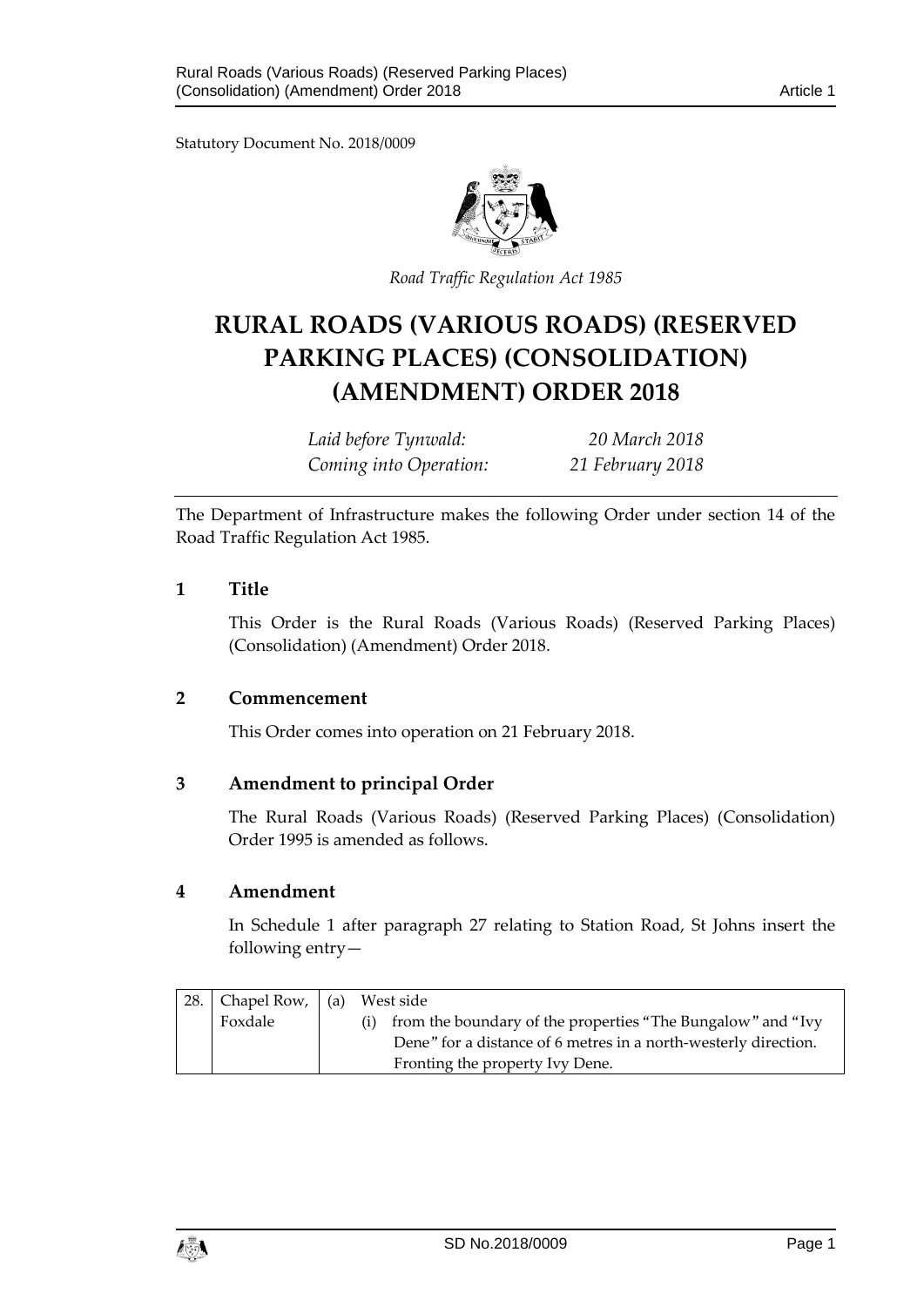Signed by authority of the Minister for Infrastructure

**MADE 12 JANUARY 2018**

# **KEVIN ALMOND**

*Highway Services*